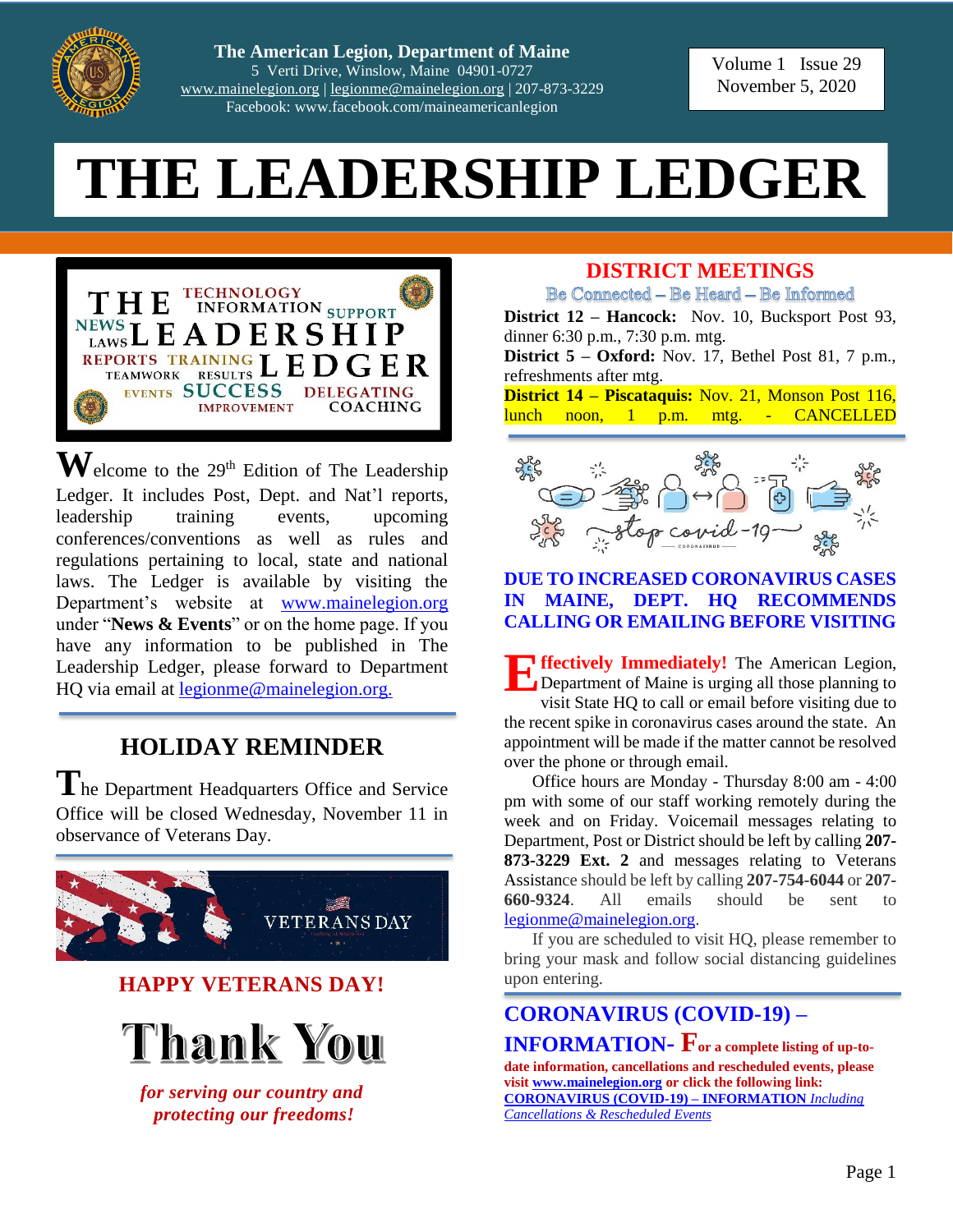#### **AMERICAN LEGION FAMILY TAKE NOTICE!**

# Maine American Legion welcomes all of you to be part of the Official 2021 Annual Convention Yearbook

**howcase your Post, District, Unit, Squadron, and Chapter by sponsoring ad space in the 2021 Annual Convention Yearbook. Individual donations are also welcomed and appreciated with all individual and business names listed in the "Business & Individual Donors" page of the yearbook. S** howcase your Post, District, Unit, Squadron,<br>
and Chapter by sponsoring ad space in the<br>
2021 Annual Convention Vearbook Individual

To donate or sponsor ad space in the 2021 Convention Yearbook in support of Maine Veterans, please [click](http://www.mainelegion.org/media/YEARBOOK/Maine_AL_Convention_Yearbook_Sponsorship_Req._Form11_FILLABLE.pdf) here to download a copy of the Convention Yearbook Sponsorship Request Form and follow specifications & submission instructions. You may also visit [www.mainelegion.org](http://www.mainelegion.org/) and click on the image of Maine American Legion Convention Yearbook Request Form.

For questions or assistance in submitting your ad, please call Department HQ at 207-873-3229 Ext. 2.

**Click on the image below or visit [www.mainelegion.org](http://www.mainelegion.org/) and check out the Digital Version of the Maine American Legion 2020 Convention Yearbook!**



!

#### **MILITARY TRIVIA:**

**Q:** Who was the only Commander in Chief/President of the United States, to have also served in the Government of the Confederacy?

*Submitted by Dwayne Hatfield, Mars Hill Post 118*

## **COMING SOON!**



#### **NOVEMBER ISSUE TO GO DIGITAL ONLY! (Cost Savings to Department)**

**eminder:** The November Issue of The Maine Legionnaire newspaper will be published in a few weeks and made available online by visiting [www.mainelegion.org.](http://www.mainelegion.org/) You will be notified via email which will include the link to the digital only publication.

The American Legion, Department of Maine currently publishes 4 Legionnaire newspapers per year. All 4 issues will continue to be available online, but only 3 issues will be mailed out annually via USPS (DEC approval, April 11, 2020) contributing to a cost savings of approx.. \$7K-\$8K/year. Publications for the Feb, May, and Aug. issues will continue to be mailed out to our members and made available online.

The American Legion, Department of Maine welcomes any feedback you may have regarding this change. Please email them to legionme@mainelegion.org. We would love to hear your thoughts.

#### **MISSION BLUE POST ASSISTANCE PROGRAM**

t the 2020 Fall National Executive Committee At the 2020 Fall National Executive Committee<br>Meeting, Resolution #36, Subject: Mission Blue Post Assistance Program was approved. Posts impacted by a government's public health restrictions implemented in response to the COVID-19 pandemic may apply for a grant up to \$1,000. Posts must meet the following eligibility criteria:

• A post must have a current consolidated post report on file.

• A post must must have filed an IRS 990 within the prescribed due date.

• A post must have filed all other required forms and reports as prescribed by the departments.

• A post must have actively participated in one or more The American Legion(s) within the last 18 months.

• A post must have a financial need.

• A post must provide a certificate of insurance naming The American National Headquarters as an additional insured (copy of insurance declaration will be attached to application).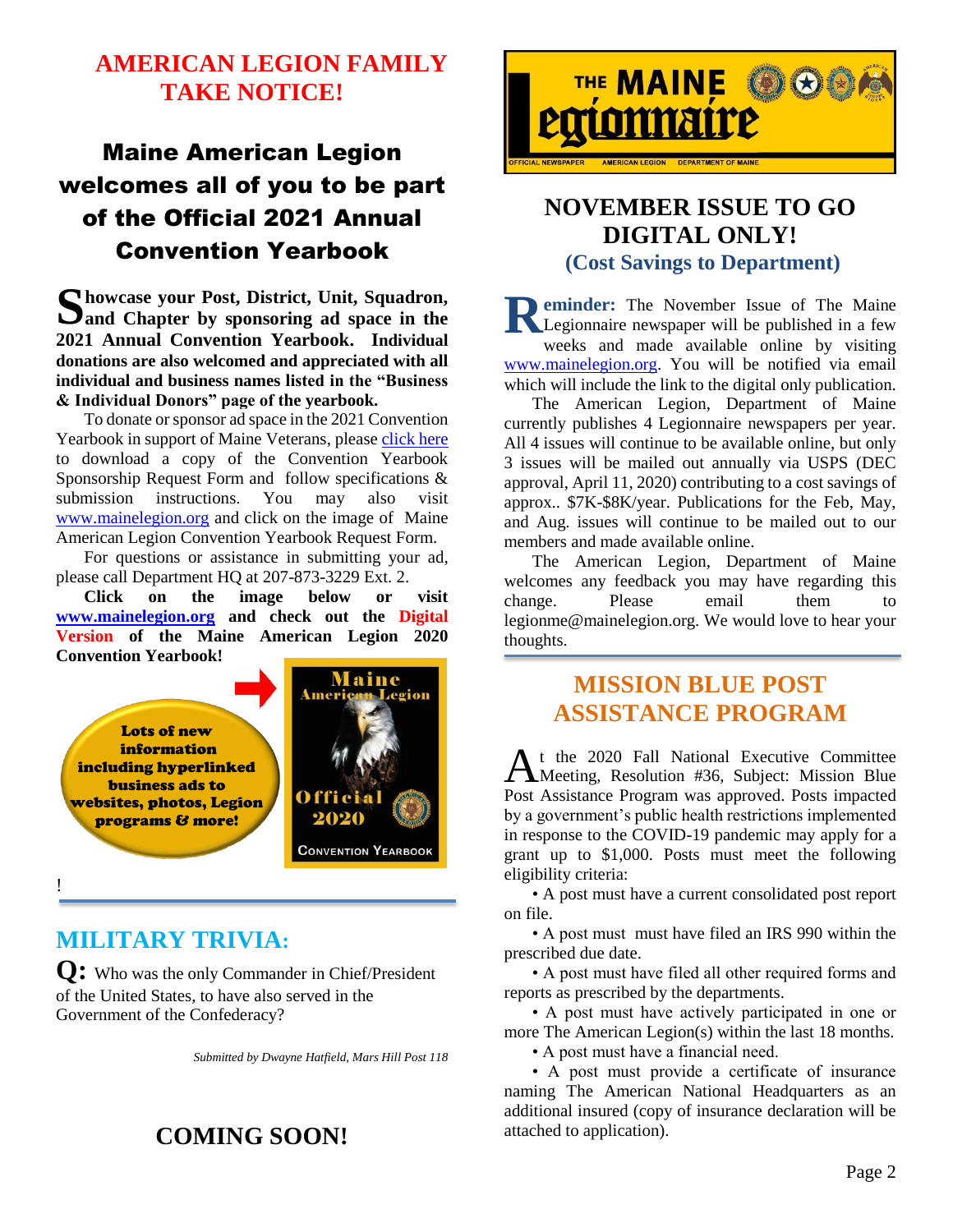• A post must provide documentation indicating that the post is properly incorporated. The funds from this grant program shall be used exclusively for the following: Current and past due mortgage principal and interest or Current and past due real estate rents or Current and past due insurance premiums or Current and past due utilities.

The American Legion posts receiving this grant are required to submit a true and accurate report outlining how the funds were used, signed by the post finance officer, and certified by the post commander or post adjutant within six-months of receipt of the grant funds or no later than February 22, 2022. Whichever comes first.

To access instructions and application [Click Here](https://www.legion.org/documents/pdf/Mission_Blue_PAP_Application_1.pdf) or

#### visit

[https://www.legion.org/documents/pdf/Mission\\_Blue\\_PAP\\_Applicati](https://www.legion.org/documents/pdf/Mission_Blue_PAP_Application_1.pdf) [on\\_1.pdf](https://www.legion.org/documents/pdf/Mission_Blue_PAP_Application_1.pdf)

#### **2021 NATIONAL ORATORICAL CONTEST ANNOUNCEMENT**

It was announced on October  $14<sup>th</sup>$  that the 2021 National If was announced on October 14<sup>th</sup> that the 2021 National<br>Oratorical Contest scheduled from April 9-11 in Indianapolis will be live and in-person. After the 2020 rendition was cancelled due to the risk of COVID-19 back in April, the Americanism Committee discussed the feasibility of future events during a pandemic. Ultimately, it was decided that the Oratorical can be held as long as conditions are improving and the event can be conducted safely for all who attend. Summarizing the Committee's reasons for keeping a traditional structure for the event goes as follows:

1. The nature of the event is best suited for an in-person setting and the Americanism Committee is confident in the reputation of the American Legion.

2. For the kids who attend and compete, it is a once in a lifetime experience where they are honored and celebrated. It is a unique bonding and learning experience.

The article concluded with a quote to reassure American Legion affiliates who wish to participate in the event of the Committee's dedication to keeping people safe:

"The decision to hold a traditional in-person National Oratorical Contest in 2021 was not made lightly during these unusually complex times. The Americanism Commission wishes each post, district and department a successful oratorical season."

For more information, please visit: **[https://www.legion.org/oratorical/250742/american](https://www.legion.org/oratorical/250742/american-legion-announces-plans-2021-national-oratorical-contest)[legion-announces-plans-2021-national-oratorical](https://www.legion.org/oratorical/250742/american-legion-announces-plans-2021-national-oratorical-contest)[contest](https://www.legion.org/oratorical/250742/american-legion-announces-plans-2021-national-oratorical-contest)**

## **2021 HIGH SCHOOL ORATORICAL CONTEST**



The American Legion, Department of Maine High The American Legion, Department of Maine High School Oratorical Scholarship Contest will once again be held at Thomas College in Waterville on Feb. 13, 2021 at 9 a.m. Snow Date: Feb. 20, 2021 at 9 a.m.

For more information, please visit our website: [http://www.mainelegion.org/pages/programs/oratorical.php.](http://www.mainelegion.org/pages/programs/oratorical.php)

# **INTRODUCING TRAINING TUESDAYS**

eginning in October, American Legion National Beginning in October, American Legion National<br>Headquarters staff will present 60 to 90-minute sessions on topics aimed at post commanders and adjutants. Please join us to learn more about these two topics.

October 27, 2020 – 7 PM EDT

TOPICS:

**Changes & Updates to Online Membership Processing**



Focuses on basic overview of the new myLegion platform with an emphasis on the first log in authentication requirements, what the home page looks like, and how to view, edit and process renewals, adding new members, and transferring

[existing members.](https://teams.microsoft.com/l/meetup-join/19:meeting_MzE0YWQ0NTktOWMzZS00NmVkLTllZmUtYmM1ODI3ODdhOGNk@thread.v2/0?context={"Tid":"dd9d243c-8688-470f-8812-4ceb7ac50b6c","Oid":"225ac6e5-0295-4708-8822-75d7509ba33a","IsBroadcastMeeting":true})

Presenter: Libby Vickers, Product Support Specialist, IT Division

#### **Buddy Check**

Focus on the 5 W's (Who, What, When, Where, and Why) of the program and discuss the relevance, importance and strategic objectives of taking care of our fellow veterans.

*Presenter: Ron Neff (IN), Member Engagement Coordinator, Internal Affairs & Membership Division*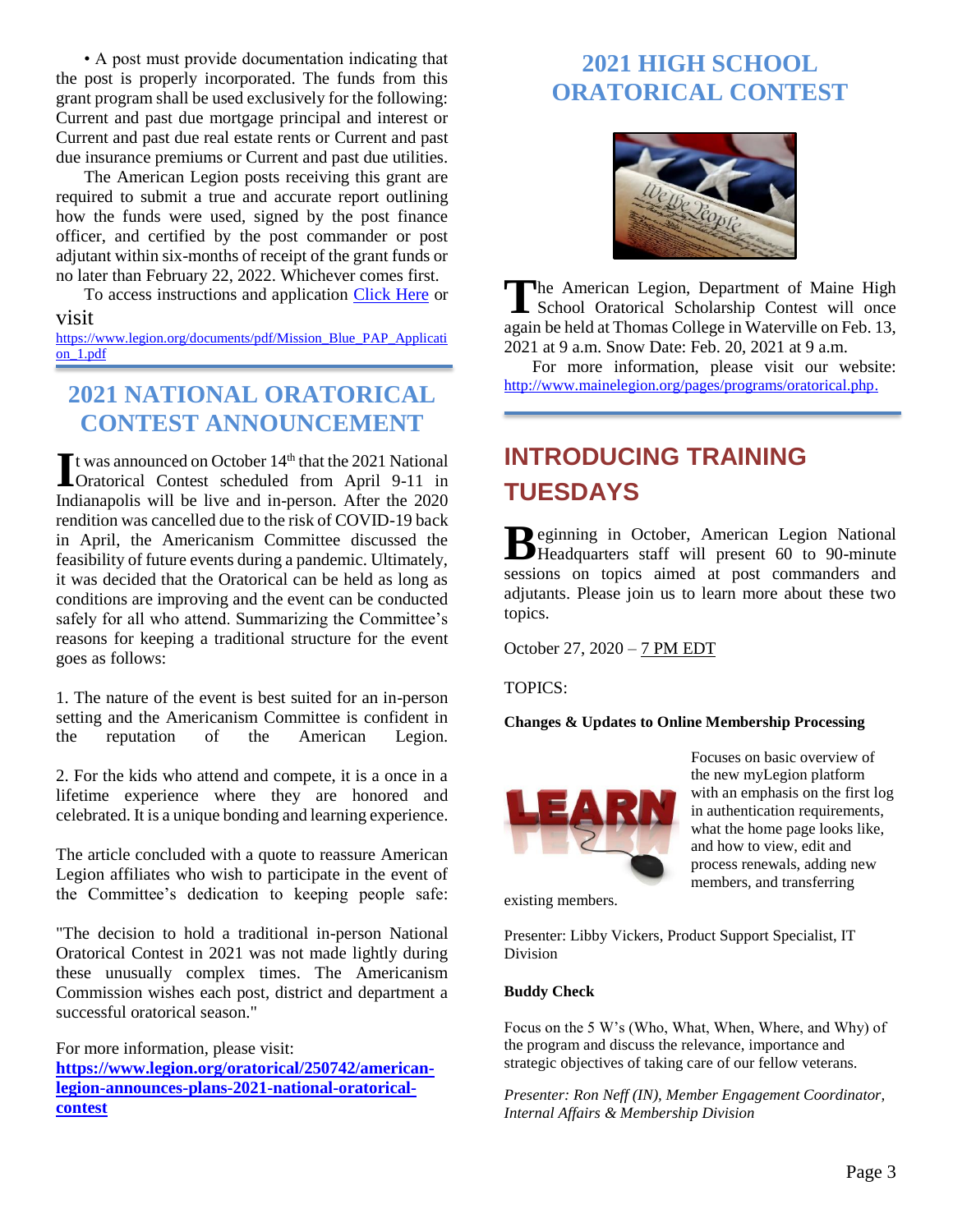#### **MY LEGION OVERVIEW FOR POST ADJUTANTS**

ne of the eight presentations during last month's **O** National Membership Workshop was on post adjutant's access of materials through [www.mylegion.org.](http://www.mylegion.org/) MyLegion provides post adjutants the ability to create membership listings, view members renewing online, search for members who have expired or are members of the department headquarters post, and chat with other officers discussing veterans issues and sharing membership ideas.

> Access the presentation at: [www.legion.org/training/membership.](http://www.legion.org/training/membership)



**Sons [of the](https://www.legion.org/sons)  [American Legion,](https://www.legion.org/sons)  [Membership](https://www.legion.org/sons)  [Update](https://www.legion.org/sons)**

his article is to inform you all of the new dues This article is to inform you all of the new dues structure of The Sons of The American Legion as of July 2020. There has been an increase in our national dues, the increase is \$5.00 which makes your contribution to Detachment a total of \$15.00. Whatever you charge in your squadrons you will send \$15.00 per member to the Detachment. This increase is long overdue as it has been set at \$2.00 for 40 years that I know of. As a matter of fact, The American Legion has generously subsidized us for those many years, so it is time. The good news is that most of our Squadrons are informed of the change and are submitting the proper amount of funds. I would be remiss if I didn't mention where to send it The Detachment of Maine SAL, 5 Verti Drive, **Suite. B,** Winslow, Maine 04901.

During this COVID-19 Pandemic, there are a lot of members that have questioned whether or not to renew your membership. Obviously, membership is of key importance to the entire American Legion Family. I can tell you that we are still trying to better our communities, state and nation. We are doing this with programs and donations that we have in place for in many cases a lot of years. The American Legion Family needs your support to continue providing for these important programs.

Recently my Squadron donated funds to support a youth soccer team, Detachment still has the goal to raise \$1.00 per member for CWF, which in turn is a National program to assist the youth in our country from coast to coast. It is all of our responsibility to get those membership goals. We must work to keep the entire organization moving forward growing and prosperous

because you and I know that there are people that need our help and it is difficult to turn anyone in need away.

Yours in Service,

Don Allisot NEC The Detachment of Maine Sons of The American Legion



# **VETERAN'S EMERGENCY FINANCIAL ASSISTANCE PROGRAM (VEFAP)**

**D**<sup>o</sup> you know of a veteran in your community in need of assistance? Someone who during these need of assistance? Someone who during these challenging times just needs a little help to keep them going? Maybe a veteran that is homeless? Or worst of all, a homeless veteran with children? If so, we want to remind you that The American Legion, Department of Maine can assist you to help these veterans during their difficult and troubling times.

You can call us at 207-873-3229 Ext. 3 or visit our website:

[http://www.mainelegion.org/pages/resources/va](http://www.mainelegion.org/pages/resources/va-resources.php.)[resources.php..](http://www.mainelegion.org/pages/resources/va-resources.php.)We will contact you as soon as possible and we hope to enable you to help veterans in need.

#### **[STATE DIRECTORY](http://www.mainelegion.org/pages/directory.php)**

**Nease see body of email for state directory or** Please see body of email for state directory or visit [http://www.mainelegion.org/pages/directory.php.](http://www.mainelegion.org/pages/directory.php)